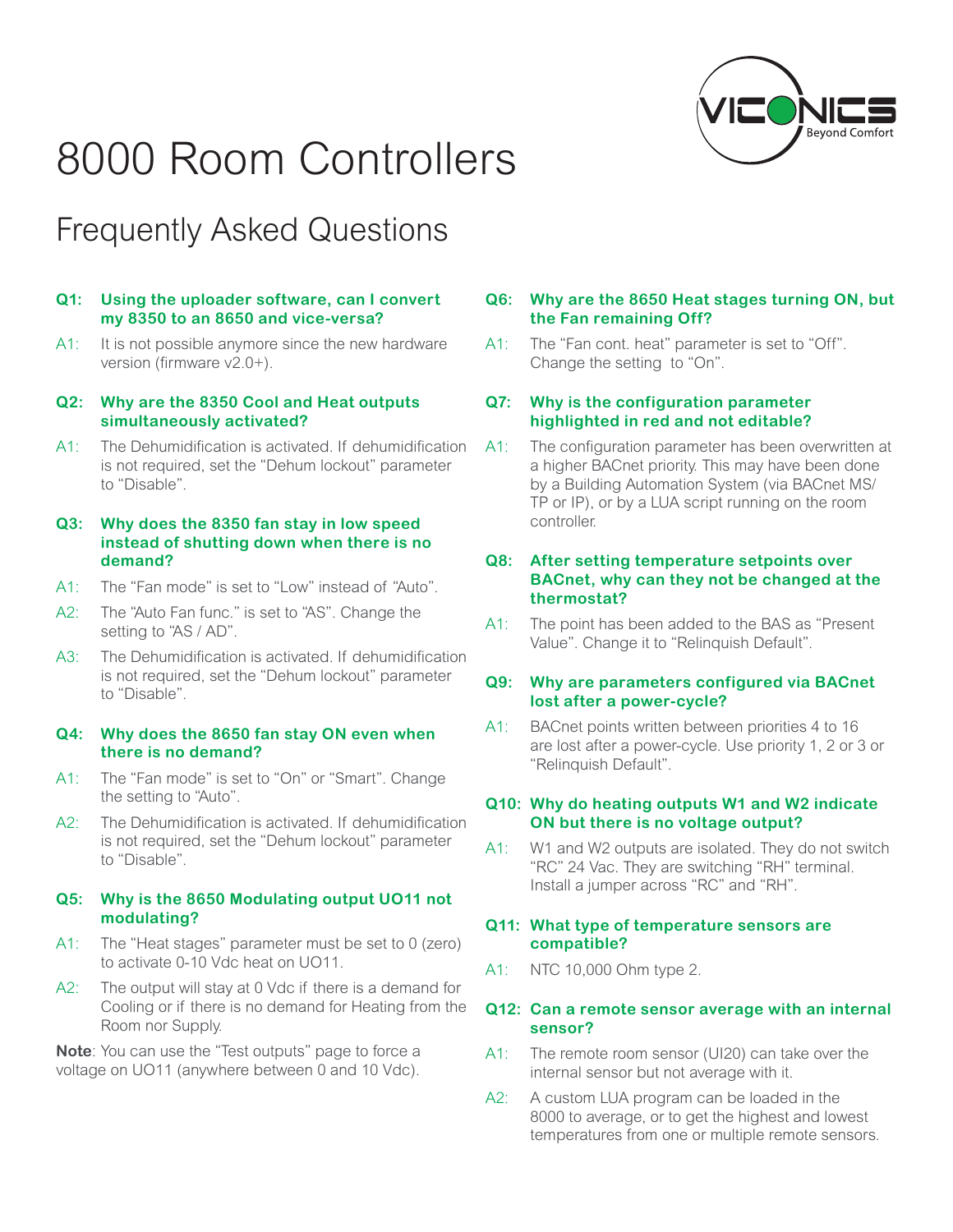- A1: No, the input will automatically display "Outdoor: XX°X" on the display and the related OAT lockouts may block thermostat operations.
- A2: Use another free input such as UI19, UI20, UI22 or UI24.

# **Q14: Can the outdoor temperature be sent over BACnet instead of using a wired 8650 OAT sensor? If yes, will the lockouts still work?**

A1: Yes, the outside air temperature can be sent to all 8000 room controllers over BACnet. All OAT-related features and lockouts will work.

#### **Q15: Can a remote humidity sensor be used?**

A1: Not natively, a custom LUA program can be loaded in the 8000 to use a 0-10 Vdc humidity sensor and take over the 8000 internal sensor.

#### **Q16: Do analog inputs accept a 4-20 mA signal?**

A1: The 8000 does not accept a 4-20 mA signal, however, a 500 Ohm resistor across the input transforms 4-20 mA to 2-10 Vdc.

#### **Q17: Can 0-10 Vdc input and outputs be set to 2-10 Vdc?**

- A1: Most inputs and outputs are operating on the full range of 0 to 10 Vdc. There is no parameter to rescale to 2-10 Vdc, except for the damper actuator and duct fan on the VAV 8250.
- A2: A custom LUA program can be loaded in the 8000 to re-scale the inputs and outputs to 2-10 Vdc or anything else.

#### **Q18: Why does the 8650 dehumidification status indicate ON but the Y1 and Y2 compressors are Off?**

- A1: The 8650 dehumidification does NOT activate Cooling nor Heating outputs. It only activates Fan and UO12 (for units with a built-in dehumidification sequence).
- A2: A custom LUA program can be loaded in the 8650 to activate Y1, Y2, and W1 with sub-cool and over-heat protections.

#### **Q19: Can configuration parameters and the occupancy schedule be saved from one 8000 then loaded in others?**

A1: Use the Uploader8000 Software to download configuration points, schedule, date and time, etc. from one 8000 then upload into all others.

# **Q20: Can the 8000 communicate with 3rd-party ZigBee devices?**

A1: No, it is not possible.

#### **Q21: What can I do when the 8000 is password protected and I do not have it?**

A1: Call your Technical Support agent, who will guide you through the password recovery process..

#### **Q22: Is there or will there be an SEZ8650 for the corresponding RTU/AHU?**

A1: There is currently no plan to create a VVT system with an 8650 controlling the RTU/AHU for zones controlled by the 8250.

#### **Q23: Can we rename the objects?**

A1: The 8000 series does not support renaming of objects.

#### **Q24: Is there a suggested list of actuators and flow control?**

- A1: Recommended damper: Schneider Electric MS41-6043 or equivalent
- A2: Recommended air flow sensor: Schneider Electric (Veris) PX3PXX01 or equivalent

#### **Q25: Can you explain how CFM is measured in this application?**

A1: Refer to the documentation for details. Flow measurement requires a Differential Pressure Sensor with a 0-10V analog output.

# **Q26: On the Bacnet IP product announcement, it mentioned a future wired Bacnet IP solution. Is that still planned?**

A1: Wired ethernet is on our priority list, but support from the 8000 family is not currently scheduled due to complexities of mechanical design and installation.

# **Q27: Can you install the CO<sub>2</sub> plugin module?**

A1: Yes, you can use the VCM8001 CO<sub>2</sub> module with the 8250. As there is only one expansion connector you can only install one VCM (ZigBee, CO<sub>2</sub> or Wi-Fi).

**Note**: SKUs are available with internal ZigBee, leaving the expansion connector available for CO<sub>2</sub> or Wi-Fi.

#### **Q28: Is the duct heating only controlled via Room Temperature via its Demand, or can it be configured to do Discharge Air Control thru Configuration - or would that require LUA Script ATM?**

A1: Duct heating is currently only controlled via Room Temperature, and hence Heating Demand.